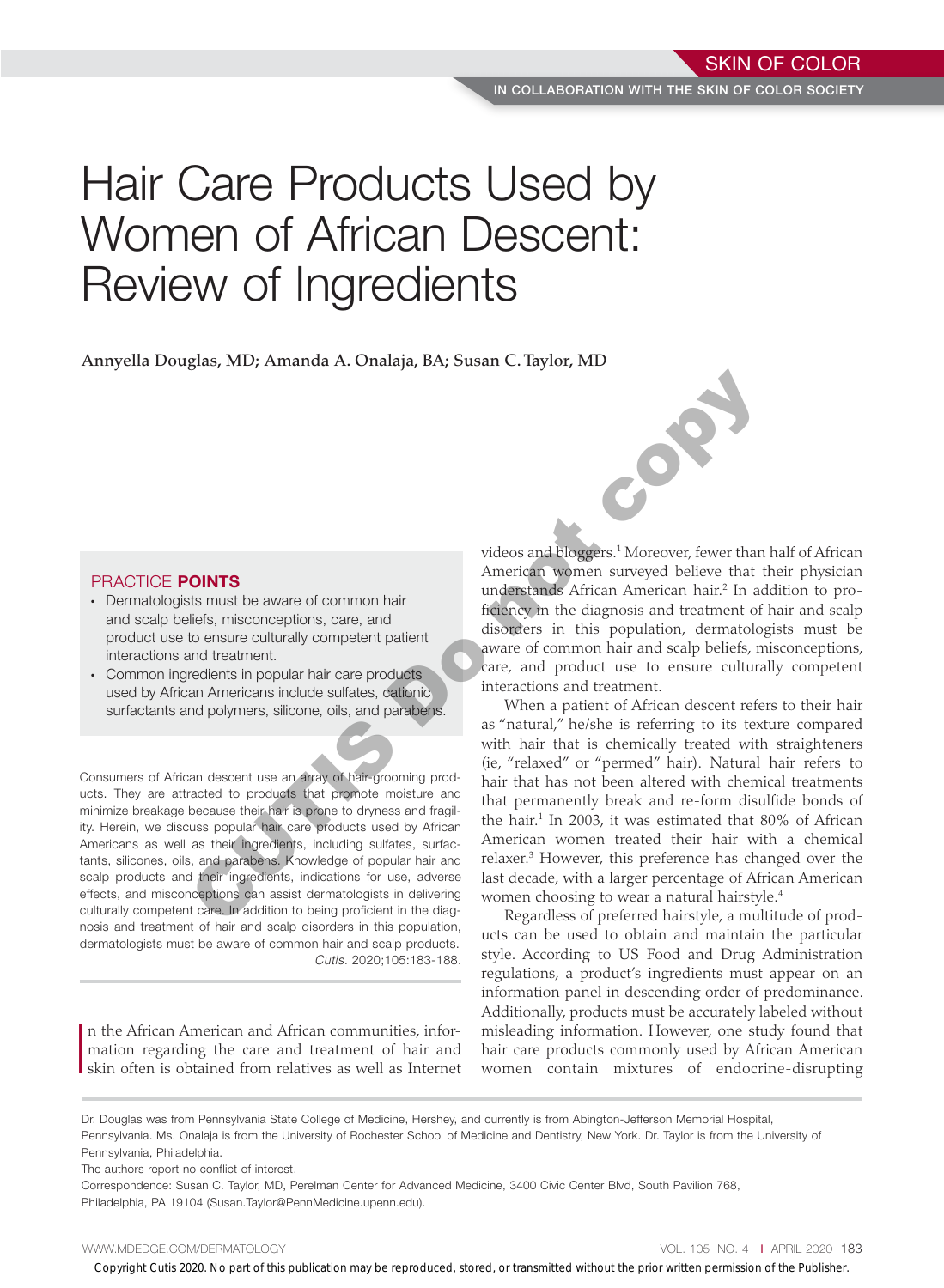chemicals, and 84% of detected chemicals are not listed on the label.<sup>5</sup>

### Properties of Hair Care Products

Women of African descent use hair grooming products for cleansing and moisturizing the hair and scalp, detangling, and styling. Products to achieve these goals comprise shampoos, leave-in and rinse-out conditioners, creams, pomades, oils, and gels. In August 2018 we performed a Google search of the most popular hair care products used for natural hair and chemically relaxed African American hair. Key terms used in our search included *popular natural hair products*, *best natural hair products*, *top natural hair products*, *products for permed hair*, *shampoos for permed hair*, *conditioner for permed hair*, *popular detanglers for African American hair*, *popular products for natural hair*, *detanglers used for permed hair*, *gels for relaxed hair*, *moisturizers for relaxed hair*, *gels for natural hair*, and *popular moisturizers for African American hair*. We reviewed all websites generated by the search and compared the most popular brands, compiled a list of products, and reviewed them for availability in 2 beauty supply stores in Philadelphia,

Pennsylvania; 1 Walmart in Hershey, Pennsylvania; and 1 Walmart in Willow Grove, Pennsylvania. Of the 80 products identified, we selected 57 products to be reviewed for ingredients based on which ones were most commonly seen in search results. Table 1 highlights several randomly chosen popular hair care products used by African American women to familiarize dermatologists with specific products and manufacturers.

Tightly coiled hair, common among women of African descent, is considered fragile because of decreased water content and tensile strength.<sup>6</sup> Fragility is exacerbated by manipulation during styling, excessive heat, and harsh shampoos that strip the hair of moisture, as well as chemical treatments that lead to protein deficiency.<sup>4,6,7</sup> Because tightly coiled hair is naturally dry and fragile, women of African descent have a particular preference for products that reduce hair dryness and breakage, which has led to the popularity of sulfate-free shampoos that minimize loss of moisture in hair; moisturizers, oils, and conditioners also are used to enhance moisture retention in hair. Conditioners also provide protein substances that can help strengthen hair.4

## TABLE 1. Popular Hair Grooming Products Used by African American Women

| atural hair products, products for permed hair, shampoos for<br>ermed hair, conditioner for permed hair, popular detanglers<br>or African American hair, popular products for natural hair,<br>etanglers used for permed hair, gels for relaxed hair, moistur-<br>ers for relaxed hair, gels for natural hair, and popular mois-<br>trizers for African American hair. We reviewed all websites<br>enerated by the search and compared the most popular<br>rands, compiled a list of products, and reviewed them<br>or availability in 2 beauty supply stores in Philadelphia,<br>TABLE 1. Popular Hair Grooming Products Used by African American Women | chemical treatments that lead to protein deficiency. <sup>4,6,7</sup><br>Because tightly coiled hair is naturally dry and fragile,<br>women of African descent have a particular preference<br>for products that reduce hair dryness and breakage, which<br>has led to the popularity of sulfate-free shampoos that<br>minimize loss of moisture in hair; moisturizers, oils, and<br>conditioners also are used to enhance moisture retention<br>in hair. Conditioners also provide protein substances that<br>can help strengthen hair. <sup>4</sup> |
|----------------------------------------------------------------------------------------------------------------------------------------------------------------------------------------------------------------------------------------------------------------------------------------------------------------------------------------------------------------------------------------------------------------------------------------------------------------------------------------------------------------------------------------------------------------------------------------------------------------------------------------------------------|-------------------------------------------------------------------------------------------------------------------------------------------------------------------------------------------------------------------------------------------------------------------------------------------------------------------------------------------------------------------------------------------------------------------------------------------------------------------------------------------------------------------------------------------------------|
| Brands Used More Commonly for Natural Hair                                                                                                                                                                                                                                                                                                                                                                                                                                                                                                                                                                                                               | Brands Used More Commonly for Chemically Treated Hair                                                                                                                                                                                                                                                                                                                                                                                                                                                                                                 |
| Shampoos<br>Carol's Daughter Black Vanilla Moisture & Shine Sulfate-Free<br>Shampoo (L'Oreal)<br>OGX Nourishing Coconut Milk Shampoo (Vogue<br>International, LLC; acquired by Johnson & Johnson)<br>Pantene Pro-V Truly Relaxed Hair Moisturizing Shampoo                                                                                                                                                                                                                                                                                                                                                                                               | Shampoos<br>ApHogee Deep Moisture Shampoo (KAB Brands)<br>Pantene Pro-V Gold Series Shampoo (Procter & Gamble)<br>Pantene Pro-V Truly Relaxed Moisturizing Shampoo (Procter<br>& Gamble)                                                                                                                                                                                                                                                                                                                                                              |
| (Procter & Gamble)                                                                                                                                                                                                                                                                                                                                                                                                                                                                                                                                                                                                                                       | <b>Leave-in Conditioners</b><br>Neutrogena Triple Moisture Silk Touch Leave-in Conditioner                                                                                                                                                                                                                                                                                                                                                                                                                                                            |
| <b>Leave-in Conditioners</b><br>Mielle Pomegranate & Honey Leave-In Conditioner (Mielle)<br>Miss Jessie's Leave-In Condish (Miss Jessie's, LLC)                                                                                                                                                                                                                                                                                                                                                                                                                                                                                                          | (Johnson & Johnson)<br>Creme of Nature Argan Oil Strength & Shine Leave-In Conditioner<br>(Creme of Nature)                                                                                                                                                                                                                                                                                                                                                                                                                                           |
| Conditioners<br>The Mane Choice Green Tea & Carrot Conditioning Mask<br>(The Mane Choice)<br>Pantene Gold Series Repairing Mask (Procter & Gamble)                                                                                                                                                                                                                                                                                                                                                                                                                                                                                                       | Conditioners<br>Herbal Essences Hello Hydration Moisturizing Conditioner<br>(Clairol)<br>Pantene Pro-V Truly Relaxed Hair Moisturizing Conditioner (Procter<br>& Gamble)                                                                                                                                                                                                                                                                                                                                                                              |
| Detanglers<br>Kinky-Curly Knot Today (Kinky-Curly Hair Products, LLC)<br>SheaMoisture Raw Shea Butter Extra-Moisture Detangler<br>(Sundial Brands, LLC)                                                                                                                                                                                                                                                                                                                                                                                                                                                                                                  | Detanglers<br>Kinky-Curly Knot Today (Kinky-Curly Hair Products, LLC)<br>John Frieda Frizz Ease Daily Nourishment Leave-In Conditioner<br>(Kao Corporation)                                                                                                                                                                                                                                                                                                                                                                                           |
| Gel<br>Eco Styler (Ecoco)                                                                                                                                                                                                                                                                                                                                                                                                                                                                                                                                                                                                                                | Gel<br>ampro Pro Styl Protein Styling Gel (ampro Industries, Inc)                                                                                                                                                                                                                                                                                                                                                                                                                                                                                     |
| <b>Moisturizers</b><br>Carol's Daughter Mimosa Black Vanilla Moisture & Shine Hair<br>Smoothie (L'Oreal)<br>SheaMoisture Coconut & Hibiscus Curl Enhancing Smoothie  ApHogee Balancing Moisturizer (KAB Brands)<br>(Sundial Brands LLC)                                                                                                                                                                                                                                                                                                                                                                                                                  | <b>Moisturizers</b><br>Mizani Coconut Souffle Light Moisturizing Hairdress (L'Oreal USA)                                                                                                                                                                                                                                                                                                                                                                                                                                                              |
| 84   CUTIS®                                                                                                                                                                                                                                                                                                                                                                                                                                                                                                                                                                                                                                              | WWW.MDEDGE.COM/DERMATOLOGY<br>Copyright Cutis 2020. No part of this publication may be reproduced, stored, or transmitted without the prior written permission of the Publisher.                                                                                                                                                                                                                                                                                                                                                                      |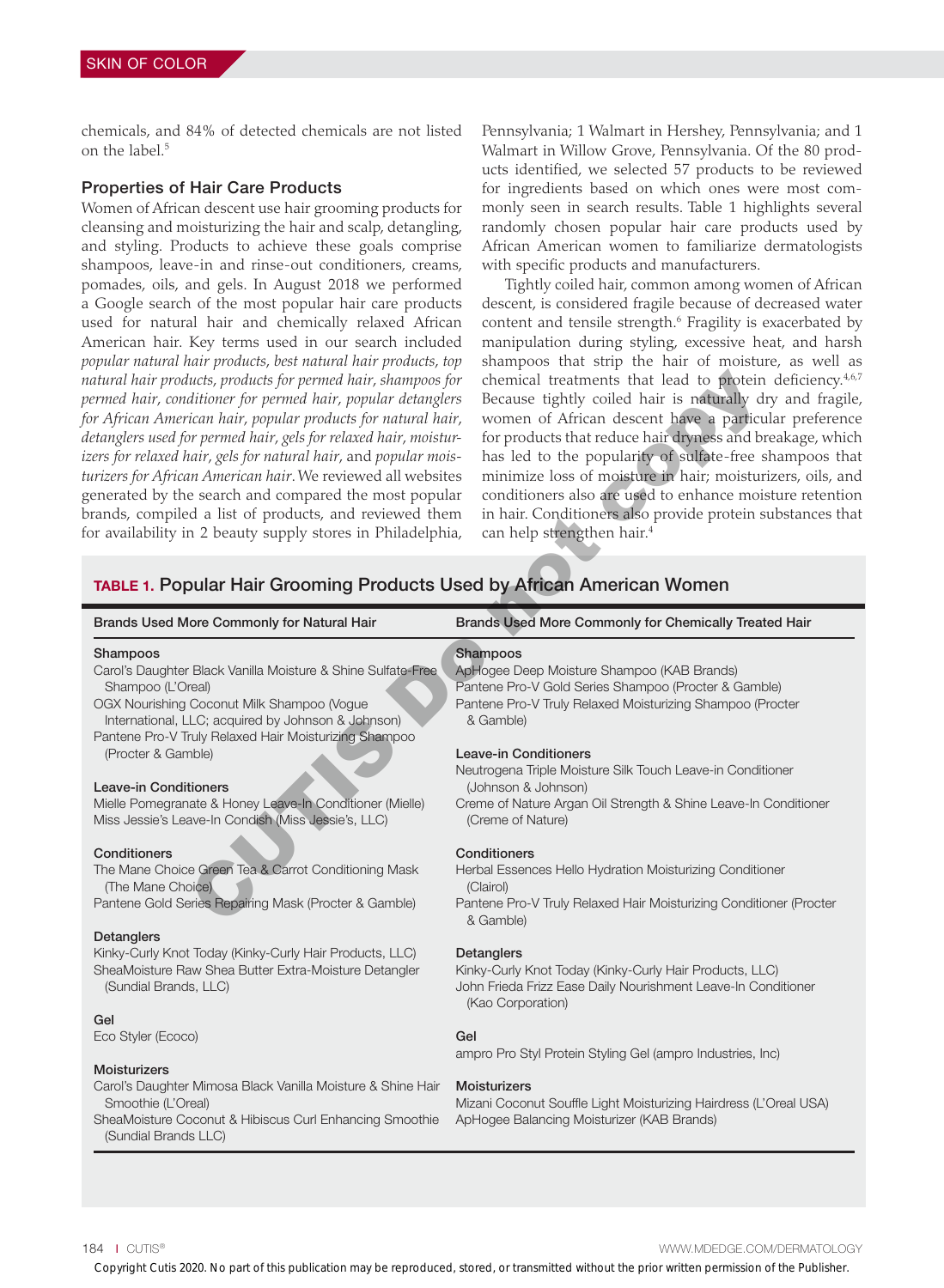Consumers' concerns about the inclusion of potentially harmful ingredients have resulted in reformulation of many products. Our review of products demonstrated that natural hair consumers used fewer products containing silicones, parabens, and sulfates, compared to consumers with chemically relaxed hair. Another tool used by manufacturers to address these concerns is the inclusion of an additional label to distinguish the product as sulfate free, silicone free, paraben free, petroleum free, or a combination of these terms. Although many patients believe that there are "good" and "bad" products, they should be made aware that there are pros and cons of ingredients frequently found in hair-grooming products. Popular ingredients in hair care products include sulfates, cationic surfactants and cationic polymers, silicone, oils, and parabens.

*Sulfates—*Sulfates are anion detergents in shampoo that remove sebum from the scalp and hair. The number of sulfates in a shampoo positively correlates to cleansing strength.<sup>1</sup> However, sulfates can cause excessive sebum removal and lead to hair that is hard, rough, dull, and prone to tangle and breakage.<sup>6</sup> Sulfates also dissolve oil on the hair, causing additional dryness and breakage.7

There are a variety of sulfate compounds with different sebum-removal capabilities. Lauryl sulfates are commonly used in shampoos for oily hair. Tightly coiled hair that has been overly cleansed with these ingredients can become exceedingly dry and unmanageable, which explains why products with lauryl sulfates are avoided. Table 1 includes only 1 product containing lauryl sulfate (Pantene Pro-V Gold Series Shampoo). Patients using a lauryl sulfate–containing shampoo can select a product that also contains a conditioning agent in the formulation.6 Alternatively, sulfate-free shampoos that contain surfactants with less detergency can be used.<sup>8</sup> There are no published studies of the cleansing ability of sulfatefree shampoos or their effects on hair shaft fragility.<sup>9</sup> In Using the publication of the two particles in the prior written may be reproduced by the reproduced by a main of the publical contains and polytoms (and particles with cuties 2020 and the publical cuties and polytoms (

At the opposite end of the spectrum is sodium laureth sulfate, commonly used as a primary detergent in shampoos designed for normal to dry hair.10 Sodium laureth sulfate, which provides excellent cleansing and leaves the hair better moisturized and manageable compared to lauryl sulfates,<sup>10</sup> is a common ingredient in the products in Table 1 (ApHogee Deep Moisture Shampoo, Pantene Pro-V Gold Series Shampoo, and Pantene Pro-V Truly Relaxed Moisturizing Shampoo).

An ingredient that might be confused for a sulfate is behentrimonium methosulfate, a cationic quaternary ammonium salt that is not used to cleanse the hair, unlike sodium lauryl sulfate and sodium laureth sulfate, but serves as an antistatic conditioning agent to keep hair moisturized and frizz free.<sup>11</sup> Behentrimonium methosulfate is found in conditioners and detanglers in Table 1 (The Mane Choice Green Tea & Carrot Conditioning Mask, Kinky-Curly Knot Today, Miss Jessie's Leave-In Condish, SheaMoisture Raw Shea

Butter Extra-Moisture Detangler, Mielle Pomegranate & Honey Leave-In Conditioner). Patients should be informed that behentrimonium methosulfate is not water soluble, which suggests that it can lead to buildup of residue.

*Cationic Surfactants and Cationic Polymers—*Cationic surfactants and cationic polymers are found in many hair products and improve manageability by softening and detangling hair.<sup>6,10</sup> Hair consists of negatively charged keratin proteins<sup>7</sup> that electrostatically attract the positively charged polar group of cationic surfactants and cationic polymers. These surfactants and polymers then adhere to and normalize hair surface charges, resulting in improved texture and reduced friction between strands.<sup>6</sup> For African American patients with natural hair, cationic surfactants and polymers help to maintain curl patterns and assist in detangling.<sup>6</sup> Polyquaternium is a cationic polymer that is found in several products in Table 1 (Carol's Daughter Black Vanilla Moisture & Shine Sulfate-Free Shampoo, OGX Nourishing Coconut Milk Shampoo, ApHogee Deep Moisture Shampoo, Pantene Pro-V Gold Series Shampoo, Neutrogena Triple Moisture Silk Touch Leave-In Conditioner, Creme of Nature Argan Oil Strength & Shine Leave-in Conditioner, and John Frieda Frizz Ease Daily Nourishment Leave-In Conditioner).

The surfactants triethanolamine and tetrasodium ethylenediaminetetraacetic acid (EDTA) are ingredients in some styling gels and have been reported as potential carcinogens.12 However, there are inadequate human or animal data to support the carcinogenicity of either ingredient at this time. Of note, tetrasodium EDTA has been reported to increase the penetration of other chemicals through the skin, which might lead to toxicity.12

*Silicone—*Silicone agents can be found in a variety of hair care products, including shampoos, detanglers, hair conditioners, leave-in conditioners, and moisturizers. Of the 22 products listed in Table 1, silicones are found in 14 products. Common silicones include dimethicone, amodimethicone, cyclopentasiloxane, and dimethiconol. Silicones form hydrophobic films that create smoothness and shine.<sup>6,8</sup> Silicone-containing products help reduce frizz and provide protection against breakage and heat damage in chemically relaxed hair.<sup>6,7</sup> For patients with natural hair, silicones aid in hair detangling.

Frequent use of silicone products can result in residue buildup due to the insolubility of silicone in water. Preventatively, some products include water-soluble silicones with the same benefits, such as silicones with the prefixes PPG- or PEG-, laurylmethicone copolyol, and dimethicone copolyol.7 Dimethicone copolyol was found in 1 of our reviewed products (OGX Nourishing Coconut Milk Shampoo); 10 products in Table 1 contain ingredients with the prefixes PPG- or PEG-. Several products in our review contain both water-soluble and water-insoluble silicones (eg, Creme of Nature Argan Oil Strength & Shine Leave-In Conditioner).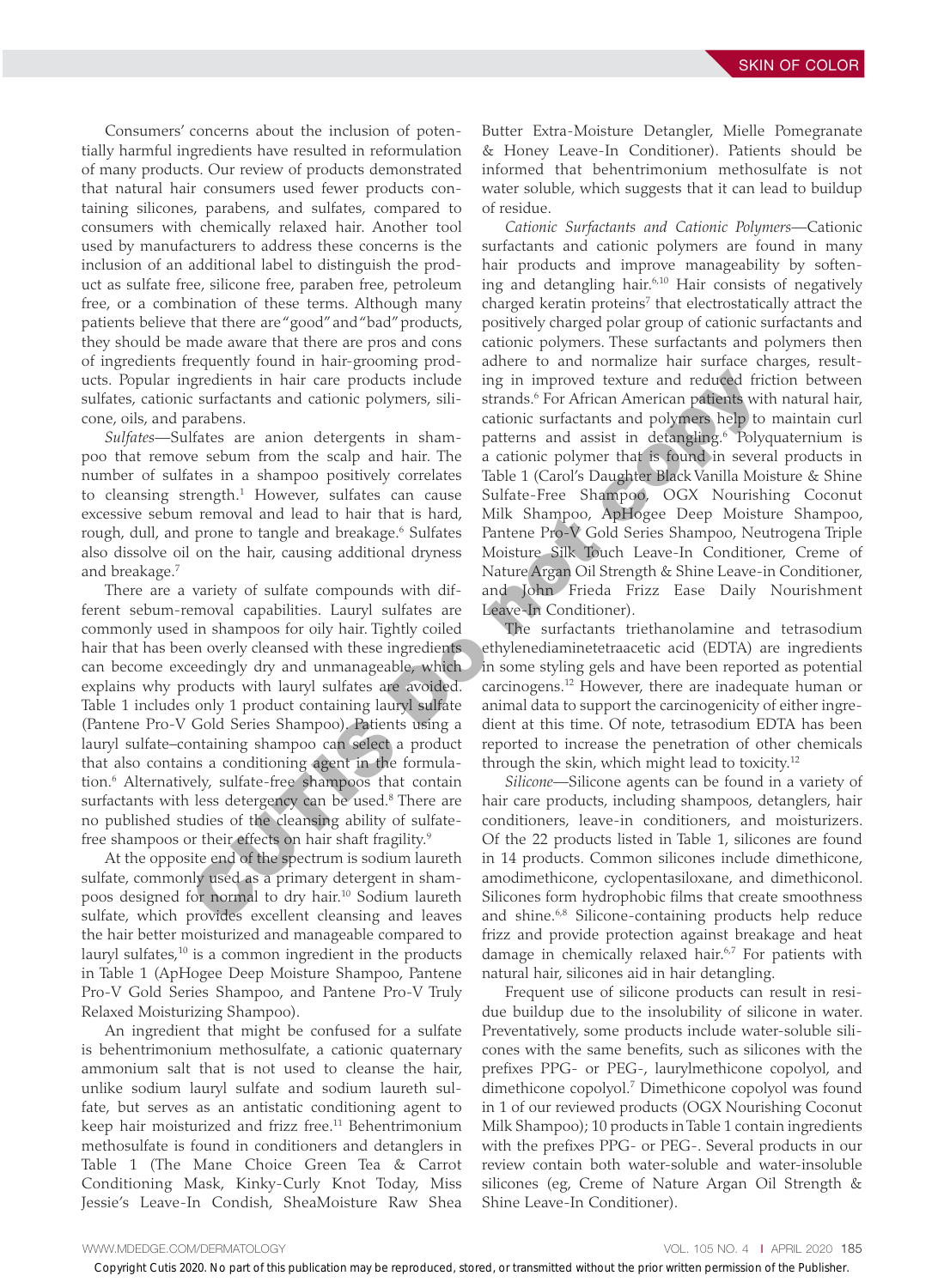*Oils—*Oils in hair care products prevent hair breakage by coating the hair shaft and sealing in moisture. There are various types of oils in hair care products. Essential oils are volatile liquid-aroma substances derived most commonly from plants through dry or steam distillation or by other mechanical processes.<sup>13</sup> Essential oils are used to seal and moisturize the hair and often are used to produce fragrance in hair products.<sup>6</sup> Examples of essential oils that are ingredients in cosmetics include tea tree oil (TTO), peppermint oil, rosemary oil, and thyme oil. Vegetable oils can be used to dilute essential oils because essential oils can irritate skin.14

Tea tree oil is an essential oil obtained through steam distillation of the leaves of the coastal tree *Melaleuca alternifolia*. The molecule terpinen-4-ol is a major component of TTO thought to exhibit antiseptic and antiinflammatory properties.<sup>15</sup> Pazyar et al<sup>16</sup> reviewed several studies that propose the use of TTO to treat acne vulgaris,

## TABLE 2. Hair Care Products: Recommendations for Women of African Descent

| <b>Recommended Products for Natural Hair</b>                                                                                                                                                                                                                                                                                                                                                                                                                                                                                                                                                                                                                                                                                                                                                                                                                                                                                                                                                                                                                                                                                                                                                                                                                                                                                                                                                                                                                                                                                                                                  | Recommended Products for Chemically Treated Hair                                                                                                                                                                                                                                                                                                                                                                                                                                                                                                                                                                                                                                                                                                                                                                                                                      |
|-------------------------------------------------------------------------------------------------------------------------------------------------------------------------------------------------------------------------------------------------------------------------------------------------------------------------------------------------------------------------------------------------------------------------------------------------------------------------------------------------------------------------------------------------------------------------------------------------------------------------------------------------------------------------------------------------------------------------------------------------------------------------------------------------------------------------------------------------------------------------------------------------------------------------------------------------------------------------------------------------------------------------------------------------------------------------------------------------------------------------------------------------------------------------------------------------------------------------------------------------------------------------------------------------------------------------------------------------------------------------------------------------------------------------------------------------------------------------------------------------------------------------------------------------------------------------------|-----------------------------------------------------------------------------------------------------------------------------------------------------------------------------------------------------------------------------------------------------------------------------------------------------------------------------------------------------------------------------------------------------------------------------------------------------------------------------------------------------------------------------------------------------------------------------------------------------------------------------------------------------------------------------------------------------------------------------------------------------------------------------------------------------------------------------------------------------------------------|
| Shampoos<br>SheaMoisture Coconut & Hibiscus Curl & Shine Shampoo<br>(Sundial Brands LLC)<br>Carol's Daughter Black Vanilla Moisture & Shine Sulfate-Free<br>Shampoo (L'Oreal)<br>Mielle Babassu Oil Conditioning Sulfate-Free Shampoo (Mielle)<br>OGX Nourishing Coconut Milk Shampoo (Vogue International,<br>LLC; acquired by Johnson & Johnson)<br><b>Leave-in Conditioners</b><br>Cantu Shea Butter Leave-In Conditioning Repair<br>Cream (Cantu)<br>Mielle Pomegranate & Honey Leave-In Conditioner (Mielle)<br>Creme of Nature Argan Oil 7-N-1 Leave-in Treatment<br>(Creme of Nature)<br>Garnier Hair Care Triple Nutrition Curl Moisture<br>Leave-In Conditioner (Garnier)<br>African Pride Shea Miracle Conditioner Leave-In<br>Conditioner (African Pride)<br>Miss Jessie's Leave-In Condish (Miss Jessie's, LLC)<br>Conditioners<br>Pantene Gold Series Repairing Mask (Procter & Gamble)<br>The Mane Choice Green Tea & Carrot Conditioning Mask<br>(The Mane Choice)<br><b>Detanglers</b><br>Kinky-Curly Knot Today (Kinky-Curly Hair Products, LLC)<br>Creme of Nature Detangling & Conditioning Conditioner<br>(Creme of Nature)<br>SheaMoisture Raw Shea Butter Extra-Moisture Detangler<br>(Sundial Brands, LLC)<br>Taliah Waajid Curls, Waves, & Naturals The Great Detangler<br>(Taliah Waajid Brand)<br>Gels<br>EDEN Body Works Natural Curl Defining Crème<br>(EDEN Body Works)<br>The Mane Choice Crystal Orchid Biotin Infused Styling Gel<br>(The Mane Choice)<br>Ouidad Advanced Climate Control Heat & Humidity Gel<br>(Ouidad Inc)<br>Moisturizers | Shampoos<br>CHI Silk Infusion (CHI)<br>Mizani Strength Fusion Post-Chemical Treatment (Mizani)<br>Leave-in Conditioner<br>Creme of Nature Argan Oil Strength & Shine Leave-In<br>Conditioner (Creme of Nature)<br>Conditioner<br>Herbal Essences Hello Hydration Moisturizing<br>Conditioner (Clairol)<br>Detanglers<br>Kinky-Curly Knot Today (Kinky-Curly Hair Products, LLC)<br>Creme of Nature Detangling & Conditioning Conditioner<br>(Creme of Nature)<br>SheaMoisture Raw Shea Butter Extra-Moisture Detangler<br>(Sundial Brands LLC)<br>Taliah Waajid Curls, Waves, & Naturals The Great Detangler<br>(Taliah Waajid Brand)<br>Gel<br>göt2b Ultra Glued Invincible Styling Gel (göt2b)<br>Moisturizers<br>Elasta QP Olive Oil & Mango Butter Moisturizer Intensive<br>Treatment (Elasta QP)<br>Mizani Coconut Souffle Light Moisturizing Hairdress (Mizani) |
| SheaMoisture Coconut & Hibiscus Curl Enhancing Smoothie<br>(Sundial Brands LLC)<br>Carol's Daughter Mimosa Hair Honey Shine Pomade (L'Oreal)                                                                                                                                                                                                                                                                                                                                                                                                                                                                                                                                                                                                                                                                                                                                                                                                                                                                                                                                                                                                                                                                                                                                                                                                                                                                                                                                                                                                                                  |                                                                                                                                                                                                                                                                                                                                                                                                                                                                                                                                                                                                                                                                                                                                                                                                                                                                       |
| 86   CUTIS <sup>®</sup>                                                                                                                                                                                                                                                                                                                                                                                                                                                                                                                                                                                                                                                                                                                                                                                                                                                                                                                                                                                                                                                                                                                                                                                                                                                                                                                                                                                                                                                                                                                                                       | WWW.MDEDGE.COM/DERMATOLOGY<br>Copyright Cutis 2020. No part of this publication may be reproduced, stored, or transmitted without the prior written permission of the Publisher.                                                                                                                                                                                                                                                                                                                                                                                                                                                                                                                                                                                                                                                                                      |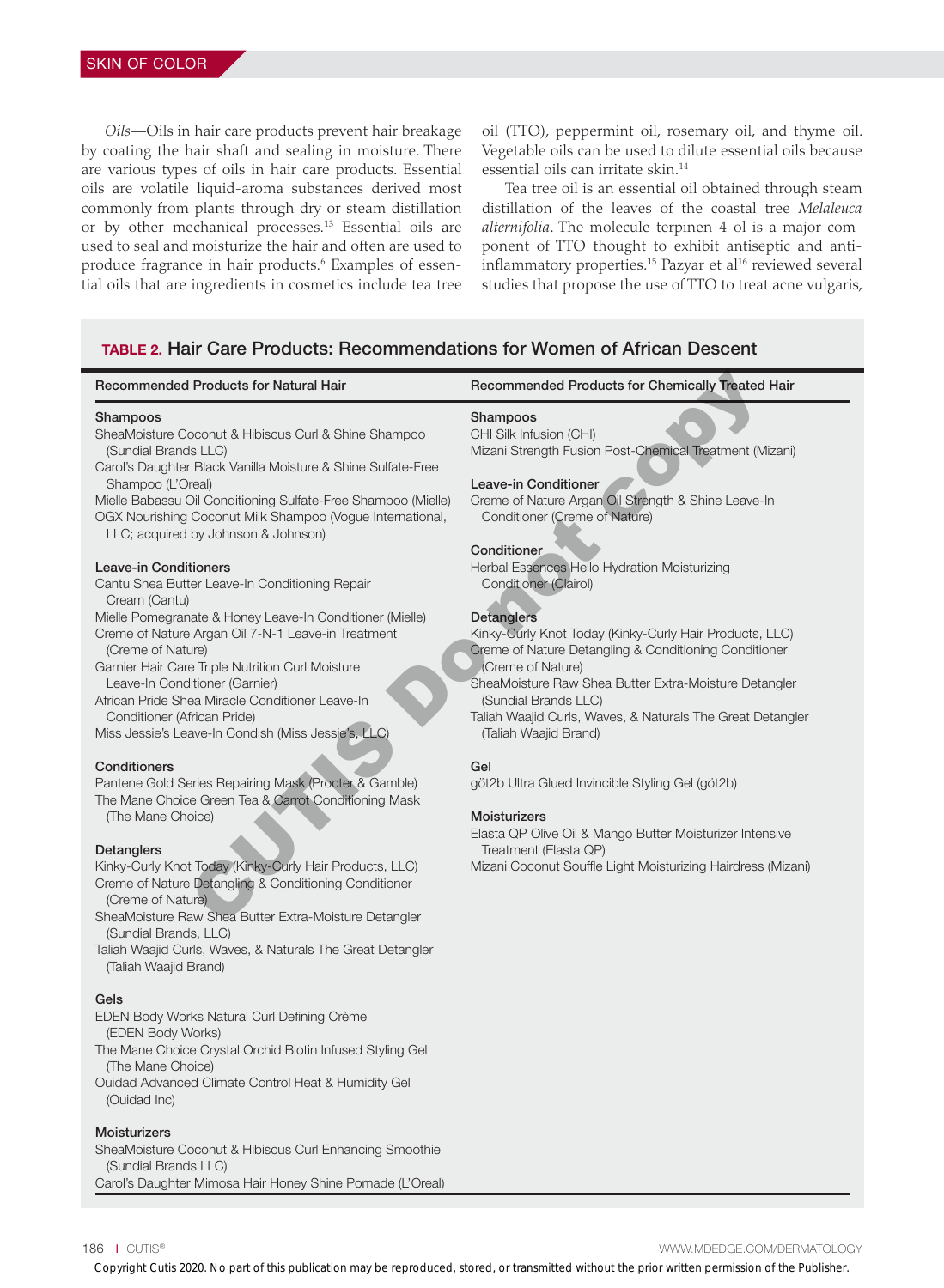seborrheic dermatitis, and chronic gingivitis. Although this herbal oil seemingly has many possible dermatologic applications, dermatologists should be aware that reports have linked TTO to allergic contact dermatitis due to 1,8-cineole, another constituent of TTO.17 Tea tree oil is an ingredient in several of the hair care products that we reviewed. With growing patient interest in the benefits of TTO, further research is necessary to establish guidelines on its use for seborrheic dermatitis.

Castor oil is a vegetable oil pressed from the seeds of the castor oil plant. Its primary fatty acid group ricinoleic acid—along with certain salts and esters function primarily as skin-conditioning agents, emulsion stabilizers, and surfactants in cosmetic products.<sup>18</sup> Jamaican black castor oil is a popular moisturizing oil in the African American natural hair community. It differs in color from standard castor oil because of the manner in which the oil is processed. Anecdotally, it is sometimes advertised as a hair growth serum; some patients admit to applying Jamaican black castor oil on the scalp as selftreatment of alopecia. The basis for such claims might stem from research showing that ricinoleic acid exhibits antiinflammatory and analgesic properties in some mice and guinea pig models with repeated topical application.<sup>17</sup> Scientific evidence does not, however, support claims that castor oil or Jamaican black castor oil can treat alopecia.

Mineral oils have a lubricant base and are refined from petroleum crude oils. The composition of crude oil varies; to remove impurities, it must undergo treatment with different degrees of refinement. When products are highly treated, the result is a substantially decreased level of impurities.19 Although they are beneficial in coating the hair shaft and preventing hair damage, consumers tend to avoid products containing mineral oil because of its carcinogenic potential if untreated or mildly treated.20

Although cosmetics with mineral oils are highly treated, a study showed that mineral oil is the largest contaminant in the human body, with cosmetics being a possible source.<sup>21</sup> Studies also have revealed that mineral oils do not prevent hair breakage compared to other oils, such as essential oils and coconut oil.22,23 Many consumers therefore choose to avoid mineral oil because alternative oils exist that are beneficial in preventing hair damage but do not present carcinogenic risk. An example of a mineral oil–free product in Table 1 is Mizani Coconut Souffle Light Moisturizing Hairdress. Only 8 of the 57 products we reviewed did not contain oil, including the following 5 included in Table 1: Carol's Daughter Black Vanilla Moisture & Shine Sulfate-Free Shampoo, Miss Jessie's Leave-In Condish, Kinky-Curly Knot Today (although this product did have behentrimonium made from rapeseed oil), Herbal Essences Hello Hydration Moisturizing Conditioner, and ampro Pro Styl Protein Styling Gel. Even met transmitted in the constraint of the cuttomic linear term is completely include that constrain that constrain the constraints of the Publish Cutis 2020. No part of the prior written in the prior written in the pr

*Parabens—*Parabens are preservatives used to prevent growth of pathogens in and prevent decomposition of cosmetic products. Parabens have attracted a lot of criticism because of their possible link to breast cancer.24 In vitro and in vivo studies of parabens have demonstrated weak estrogenic activity that increased proportionally with increased length and branching of alkyl side chains. In vivo animal studies demonstrated weak estrogenic activity—100,000-fold less potent than 17β-estradiol.<sup>25</sup> Ongoing research examines the relationship between the estrogenic properties of parabens, endocrine disruption, and cancer in human breast epithelial cells.5,24 The Cosmetic Ingredient Review and the US Food and Drug Administration uphold that parabens are safe to use in cosmetics.26 Several products that include parabens are listed in Table 1 (ApHogee Deep Moisture Shampoo, Neutrogena Triple Moisture Silk Touch Leave-In Conditioner, John Frieda Frizz Ease Daily Nourishment Leave-In Conditioner, and ampro Pro Styl Protein Styling Gel).

## Our Recommendations

Table 2 (although not exhaustive) includes the authors' recommendations of hair care products for individuals of African descent. Dermatologists should discuss the pros and cons of the use of products with ingredients that have controversial health effects, namely parabens, triethanolamine, tetrasodium EDTA, and mineral oils. Our recommendations do not include products that contain the prior ingredients. For many women of African descent, their hair type and therefore product use changes with the season, health of their hair, and normal changes to hair throughout their lifetime. There is no magic product for all: Each patient has specific individual styling preferences and a distinctive hair type. Decisions about which products to use can be guided with the assistance of a dermatologist but will ultimately be left up to the patient.

#### Conclusion

Given the array of hair and scalp care products, it is helpful for dermatologists to become familiar with several of the most popular ingredients and commonly used products. It might be helpful to ask patients which products they use and which ones have been effective for their unique hair concerns. Thus, you become armed with a catalogue of product recommendations for your patients.

#### REFERENCES

- 1. Taylor S, Kelly AP, Lim HW, et al. *Taylor and Kelly's Dermatology for Skin of Color*. 2nd ed. New York, NY: McGraw-Hill; 2009.
- 2. Gathers RC, Mahan MG. African American women, hair care, and health barriers. *J Clin Aesthet Dermatol*. 2014;7:26-29.
- 3. Quinn CR, Quinn TM, Kelly AP. Hair care practices in African American women. *Cutis.* 2003;72:280-282, 285-289.
- 4. Griffin M, Lenzy Y. Contemporary African-American hair care practices. *Pract Dermatol*. http://practicaldermatology.com/2015/05 /contemporary-african-american-hair-care-practices/. May 2015. Accessed March 19, 2020.
- 5. Helm JS, Nishioka M, Brody JG, et al. Measurement of endocrine disrupting and asthma-associated chemicals in hair products used by black women. *Environ Res.* 2018;165:448-458.
- 6. Crawford K, Hernandez C. A review of hair care products for black individuals. *Cutis.* 2014;93:289-293.